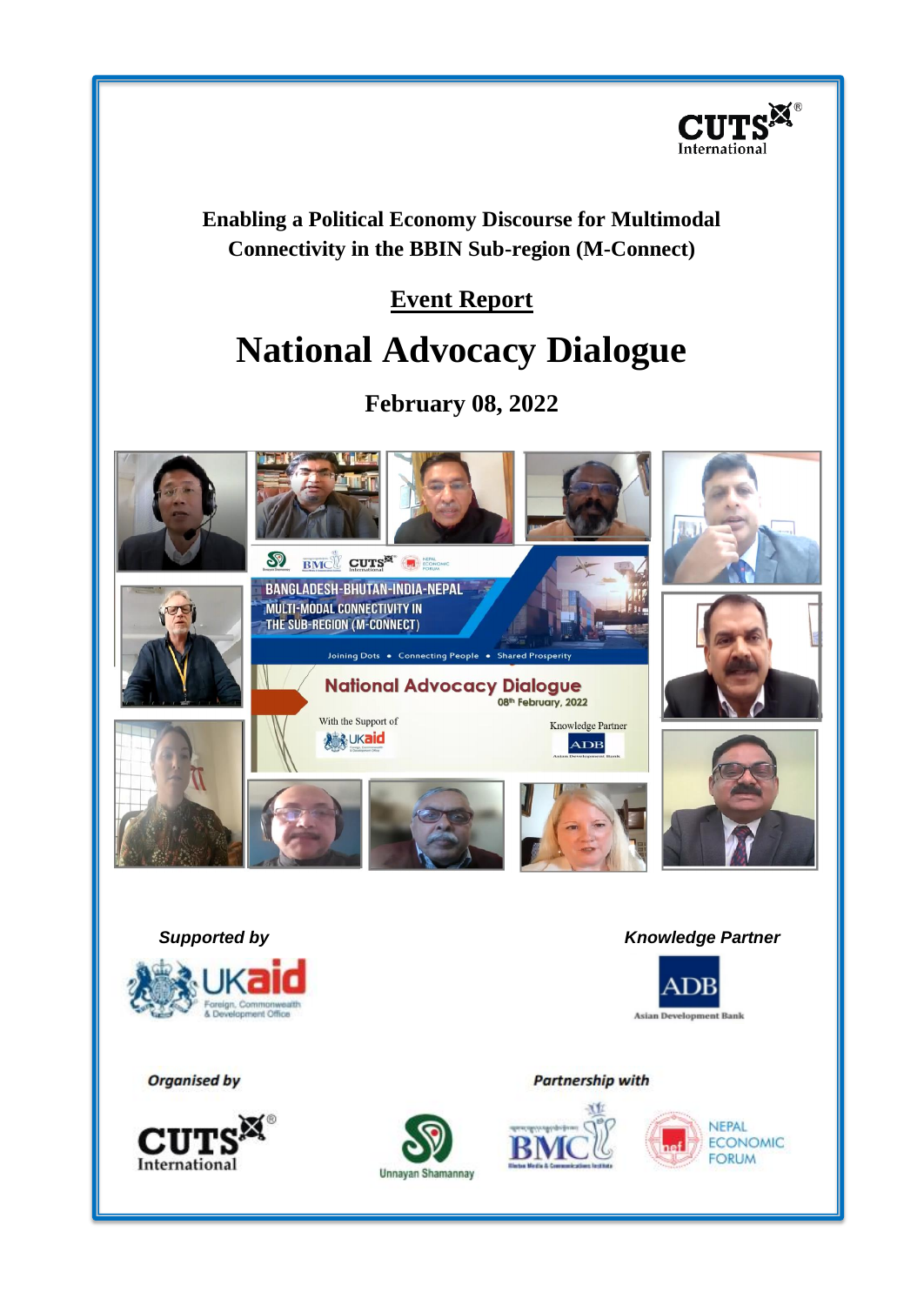#### **About the Dialogue**

CUTS International organised a National Advocacy Dialogue (NAD) under the project entitled, 'Enabling a Political Economy Discourse for Multi-modal Connectivity in the BBIN (Bangladesh, Bhutan, India, and Nepal) Sub-region (M-Connect).' The organisation presented the project's achievements, findings, and suggestions to relevant stakeholders, including government officials in India and representatives from other development agencies.

This NAD, organised virtually over the Zoom Meetings platform, was rich with qualitative solution-oriented discussions regarding implementing multi-modal connectivity in the BBIN sub-region. Aditya Mishra, the Chairman of the Land Port Authority of India, was the Chief Guest. The meeting was chaired by Gopal Krishna, former Shipping Secretary, Government of India.

#### **Key Takeaways**

- ❖ The dialogue noted that the current momentum in the sub-region for multi-modal connectivity is to be carried forward through cross-country collaborations and involving international development agencies.
- ❖ Multi-modal connectivity in the eastern and north-eastern parts of India is important because of the need for better port connectivity for India's landlocked neighbours, Bhutan and Nepal, but it will also further enhance the transport connectivity of northeast India with the rest of the country.
- ❖ It is important to focus on the political economy aspects of the infrastructure development in the sub-region, along with the economic benefits aspect. The concerns of all stakeholders should be taken into consideration and addressed at appropriate levels.
- ❖ The development of multi-modal connectivity corridors in the sub-region should consider the resilience and sustainability factors. The focus should be placed on using green infrastructure and energy in these developments to tackle the climate change crisis.
- ❖ There should be a plan to prioritise the investments in the sub-region. The focus should also be on the economic development of corridors and land value capture. This will generate more economic and employment opportunities and thus further increase the demand for connectivity.
- ❖ Digital connectivity is an important aspect to be considered by all countries in the sub-region. This will facilitate seamless connectivity and increase the logistics efficiency of the sub-region, and also help in informed decision-making and add resiliency to the supply chains.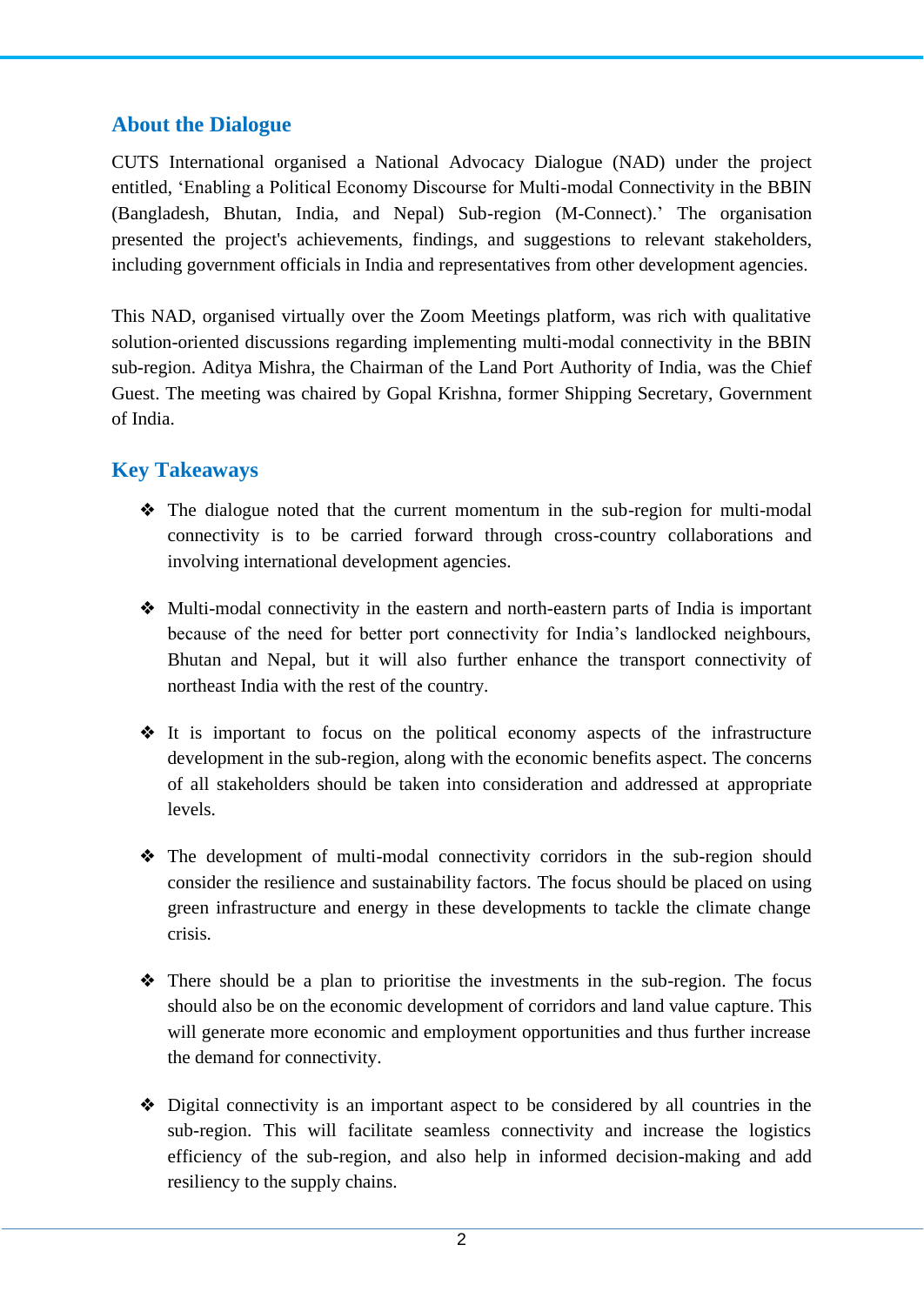- ❖ The potential of air connectivity linkages of the identified multi-modal connectivity corridors is vital for the Make in India initiative. This will help in the efficient transportation of high-value goods produced in the country.
- ❖ PM Gati Shakti Master Plan is an overarching concept that will integrate all the related departments together at a common platform for integrated infrastructure development in India.

#### **Welcome Remarks**

Bipul Chatterjee, Executive Director, CUTS International, welcomed all the participants to the virtual meeting. He discussed the importance of ensuring multi-modal transport connectivity in the BBIN sub-region to enhance economic integration. The sub-region is witnessing enhanced political will from the member countries to provide smooth last-mile connectivity.

He noted that the latest initiative by the Indian government to move cargo from Patna in Bihar to Pandu in Assam through the national waterway system and the India-Bangladesh Protocol Route is an example of countries in the sub-region putting importance to multimodal connectivity.

He said that it is crucial to look at various multi-modal connectivity initiatives through the perspectives of grassroots stakeholders. CUTS International along with its partners, through this project, have been enabling a political economy discourse for the betterment of trade and connectivity in the sub-region to consider the concerns of stakeholders and place them before the attention of relevant authorities at various levels.

He said that the focus is mainly on the economic benefits of capital expenditures. In contrast, the social impacts and benefits of these investments on the marginalised people and environment are often not included. Hence, this project has also tried to capture the stakeholder perception on social and environmental issues.

Various connectivity initiatives are being undertaken in the BBIN sub-region, such as BBIN Motor Vehicles Agreement (MVA), BIMSTEC Multi-modal Connectivity Master Plan, and BIMSTEC MVA. Trade should be looked at as an outcome of connectivity, a common and enabling factor is collective and strong political will.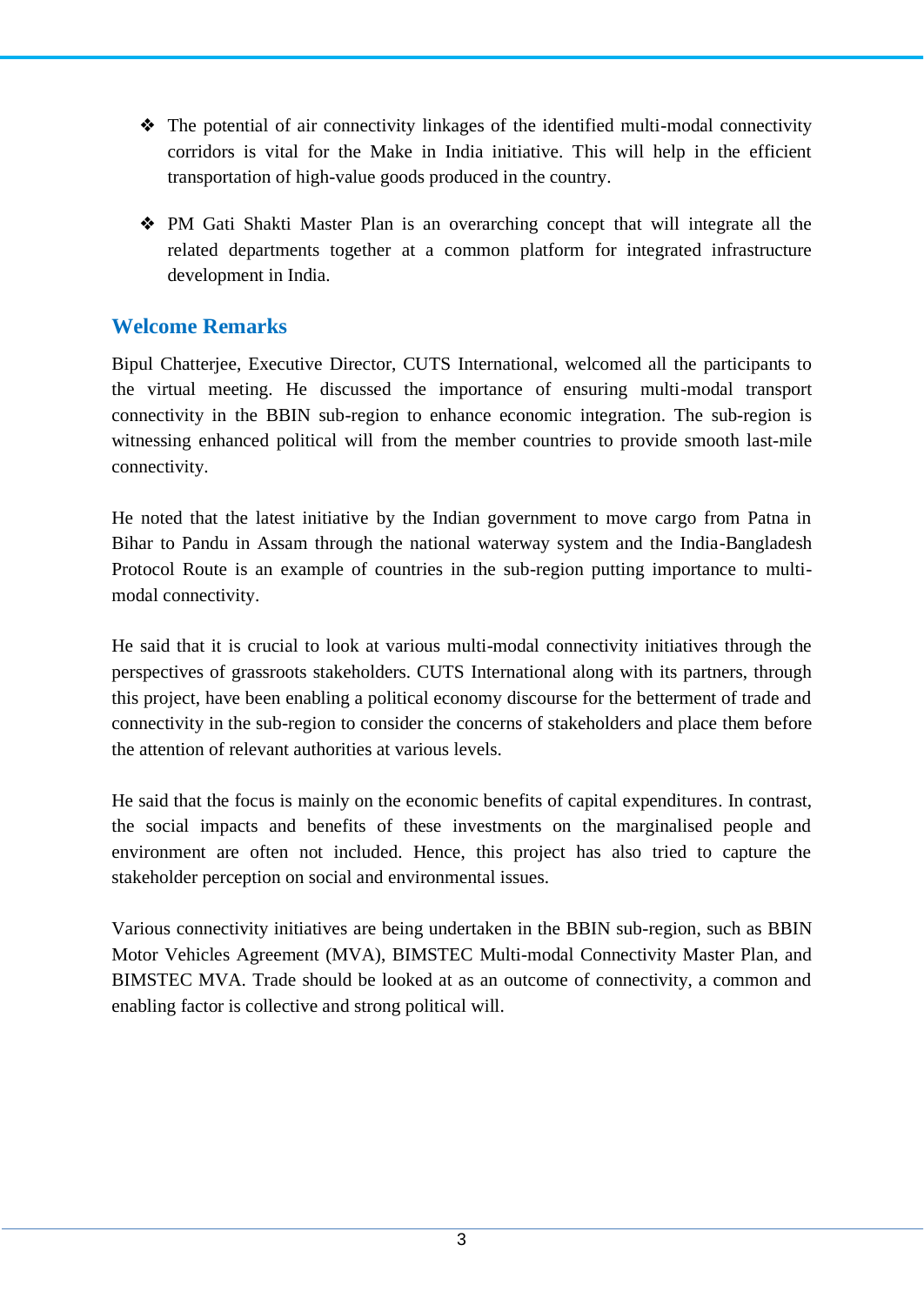#### **Presentations**

Bipul Chatterjee presented the achievements, observations and suggestions of the project with the help of a PowerPoint presentation. He discussed all the four corridors in the BBIN sub-region, which the project has looked into, with the help of detailed maps. He concluded the presentation by noting that ground-level stakeholders are majorly aware and will harness the benefits of the connectivity development initiatives in the sub-region. However, according to him, adjustment



programmes and alternative livelihood opportunities for the groups whose initiatives will negatively impact are required.

#### **Keynote Address**

**Aditya Mishra**, Chairman, Land Ports Authority of India (LPAI), gave the keynote address in the dialogue. He stated that multi-modal connectivity is the relevant component of the corridors studied in the project. It will reduce the logistics cost and time and smoothen the passenger movement. Multi-modal connectivity in India's eastern and north-eastern parts is important because of the need for better port connectivity for India's landlocked neighbours, Bhutan and Nepal. It will also further enhance the transport connectivity of northeast India with the rest of the country.



One of the LPAI initiatives is to connect three land ports (Petrapole, Raxaul, Joghbani) to the railway lines. Additionally, the development of a new land port at Sabroom, the southernmost point in Tripura, has started, which would be connected to Chittagong seaport and be further connected to the railway line in Sabroom. Another development is a railway line in Nischintapur, and it would connect the trunk railway line that connects the Chittagong seaport and north Bangladesh. Hence, it would connect the Chittagong seaport in Bangladesh to northeast India.

25 other locations in Bangladesh, Bhutan, and Nepal border are identified by the LPAI, which can be connected to railway lines. LPAI also integrates all the transit points on the land border under its wings. Hence, the LPAI is expecting to have around 90 land ports, out of which 30 will have the feasibility of railway connectivity. LPAI is also collaborating with the Inland Waterways Authority of India (IWAI). One of the collaborations is at Srimantapur in Agartala.

A significant effort by the LPAI to ensure digital connectivity in India is Land Port Management System (LPMS). LPMS is software that links all the land ports in India, and it is similar to that used by seaports and airports in India. Furthermore, the LPAI is trying to link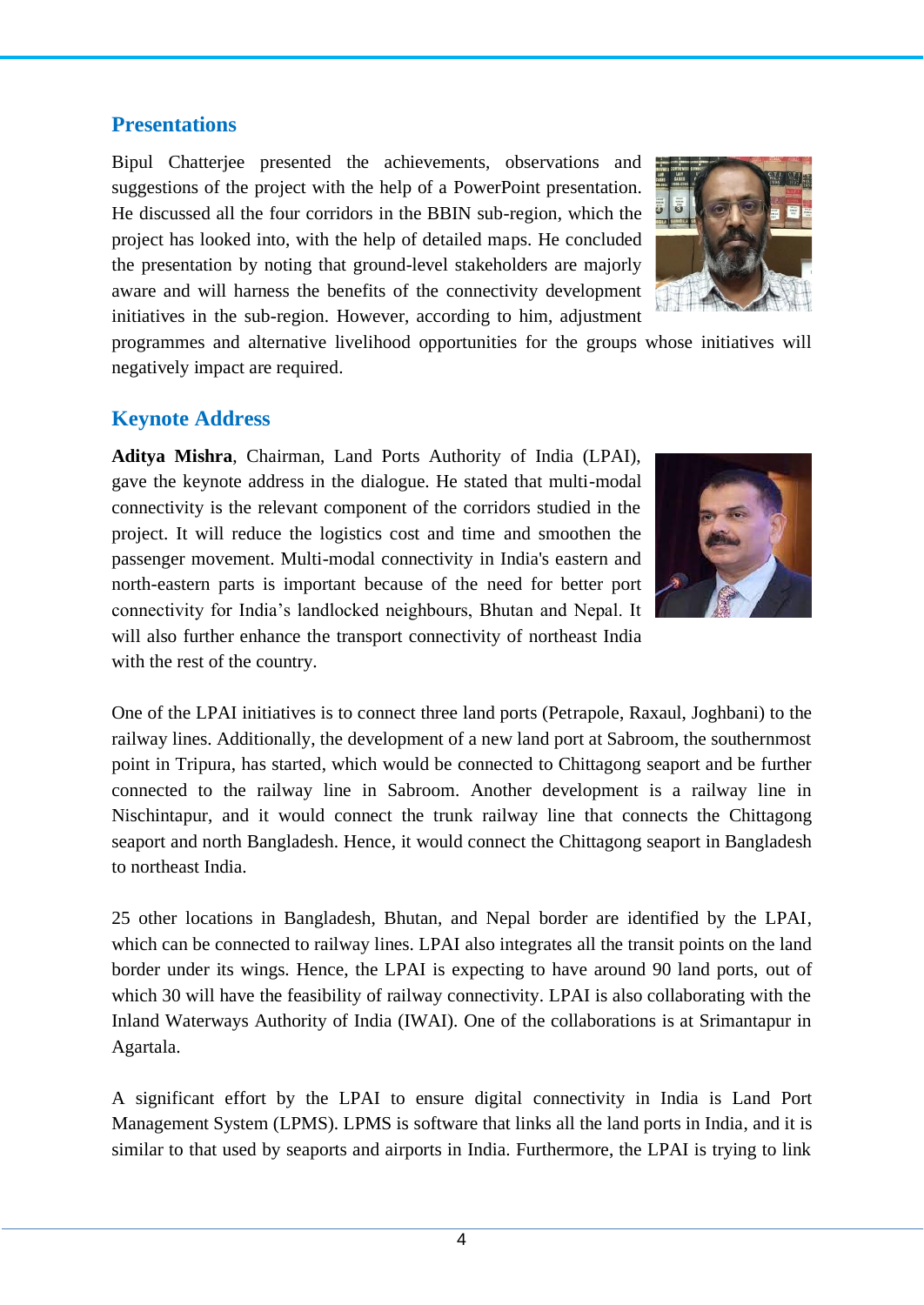the LPMS with India's Customs and Immigration Department to ensure seamless connectivity.

As observed by LPAI, most of the stakeholders initially lost their jobs due to the development of the land port in Attari have re-gained employment within the Integrated Check-Posts due to the multiplication of economic opportunities. Moreover, the LPAI, in collaboration with the skill development organisation, has started trial runs at two land ports, namely Sonauli and Ropedia, to give training to the local people. This has resulted in two positive impacts: enhanced engagement with the local communities and good gender inclusion.

## **Panel Chair**

**Gopal Krishna**, Former Shipping Secretary of India, chaired the panel discussion. He stated that the objective of connectivity could be achieved with three elements, i.e., physical infrastructure developed by the government of the state/nations; rolling-stock infrastructure developed by the private sector stakeholders; and the ecosystem to which private participants and advocacy agencies largely contribute.



Ultimately, several government agencies are working together and new ones are stepping forward to work in the connectivity and infrastructure landscape in the sub-region. He added that it is vital to involve the private sector in developing the ecosystem around logistics along with think tanks and civil society organisations.

#### **Open Discussion**

**Jayant Singh**, Vice-Chairman, Inland Waterways Authority of India (IWAI), provided a brief overview of the initiatives undertaken by the IWAI.

The IWAI is currently completing the Jal Marg Vikas Project (JMVP) and a plethora of work in National Waterways 2 from Sadia to Dhubri. He said that there would be several pull factors



once the Jal Marg Vikas Project is completed and cargo starts moving seamlessly through the National Waterway 1 (the Ganges), National Waterway 2 (the Brahmaputra) and the protocol

5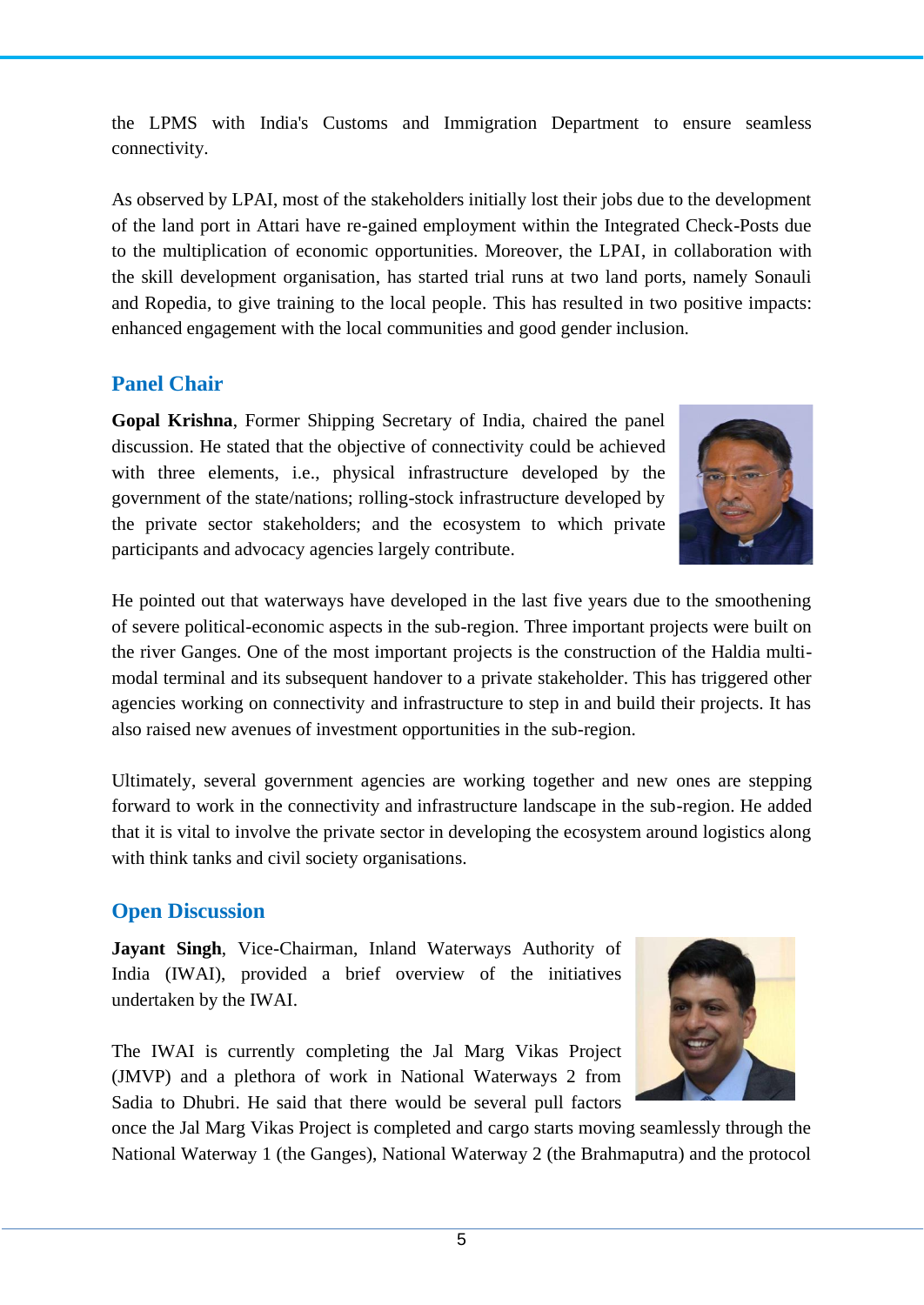routes between India and Bangladesh. Another project is Eastern Waterways Connectivity Grid (EWCG).

The IWAI has the institutional architecture for the EWCG in place and prioritises solving the present bottlenecks. He added that the Eastern Waterways Connectivity Transport Grid Project (EWaCTG) is an important initiative for the sub-region. Once various political economy aspects are addressed, it will be a game-changer for enhanced connectivity in the sub-region. The IWAI has started working on them.

Additionally, IWAI has commenced the work for the Kalughat Intermodal terminal. The expected completion is in November 2023, and by December 2023, the terminal is expected to be operationalised. He added that the Kalughat multi-modal terminal in the north bank of the Ganges River and the integrated logistics park in Sahibganj, along with the commissioning of the Vikramshila Bridge, will benefit Nepal in exploring alternate routes for multi-modal cargo movements.

In addition to them, another multi-modal terminal in Jogighopa, Assam, on the Brahmaputra River will make Bhutan's connectivity to the ports of India and Bangladesh in a seamless manner. He also noted that Dhubri port is currently the top business of the inland waterway ports.

**Ajit Kumar Mishra**, General Manager, Dedicated Freight Corridor Corporation of India Limited, stated that freight corridor projects are one the most iconic projects by the Ministry of Railways, Government of India. It is the largest project sanctioned by the Ministry of Railways so far. One of the key objectives is to reduce logistics costs in the country.



Though the freight corridors are often seen in silos, the planners have tried to connect the railway corridor with other modes of transportation through the design and devising of projects. The movement from railways to road transport has raised logistics and environmental costs. Apart from the two dedicated corridors in the Eastern and Western Dedicated Freight Corridor, three more are planned, such as the East-Coast corridor, which will run from Kharagpur to Vijayawada and enhance the port to the railway connectivity.

One positive impact from the freight corridor, just by 50 per cent operationalisation, is an increase in the speed of railways from 25Km/hr to 60 Km/hr. The Western Dedicated Freight Corridor has already started the Truck on Train (ToT) services, and the work that will connect this to Roll on – Roll off (Ro-Ro) services in the IWAI is in progress.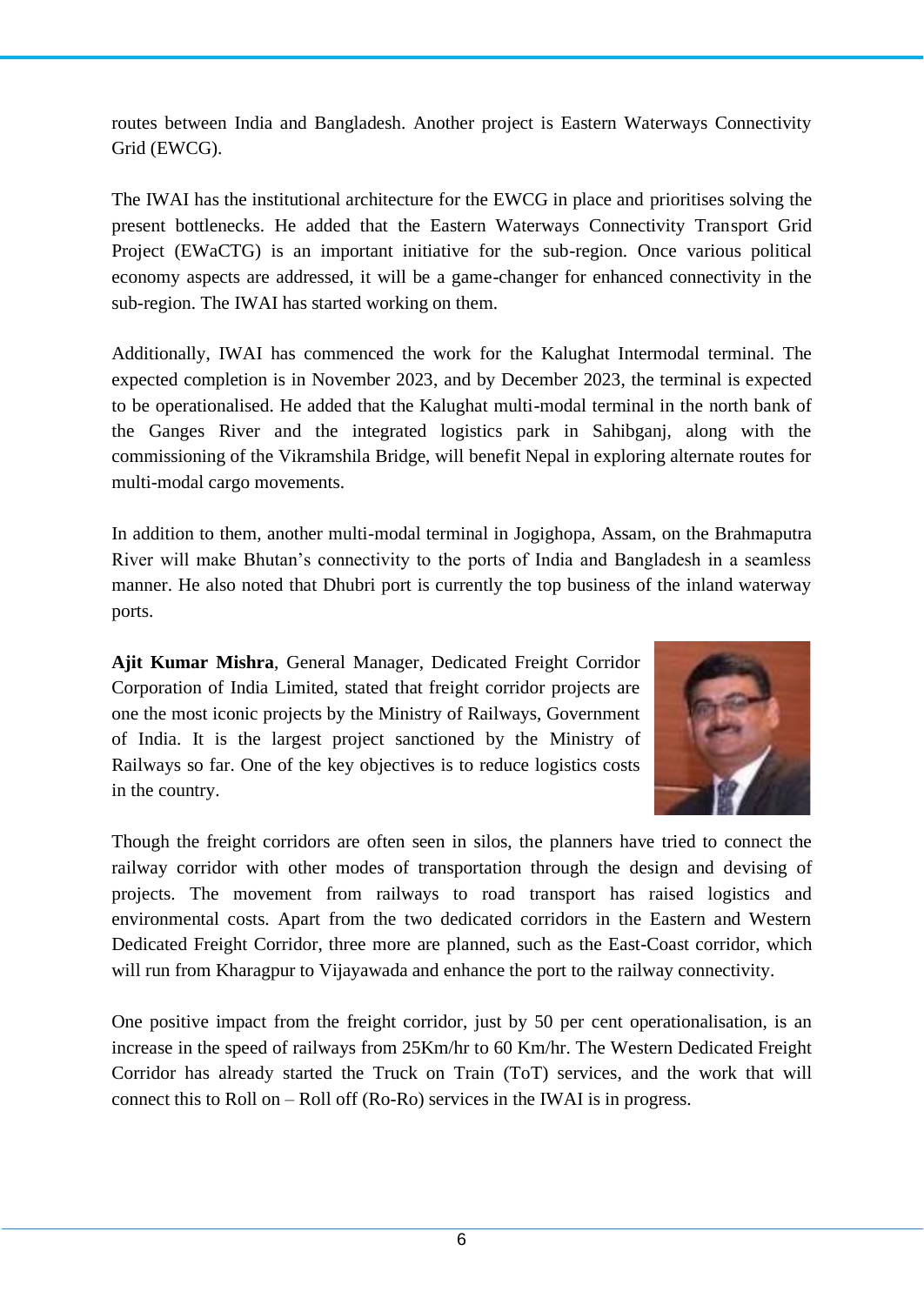7

There is a considerable focus on developing transport connectivity linkages between northeast India and the rest of India through Bangladesh territory. But the highway network in Bangladesh is very congested and therefore needs significant investments for

**Kuancheng Huang**, Professor, National Yang Ming Chiao Tung University, Former Senior Transport Specialist, Asian Development Bank, commented that it is great to see the finalisation of BIMSTEC Master Plan of transport connectivity in which the importance of multimodal connectivity is emphasised. It is also crucial to collaborate between international organisations and countries in the sub-region. Furthermore, there is a need to plan and prioritise the investments and the M-Connect project undertaken by CUTS International will help in it.

He pointed out that the fear of smaller economies being swamped by the bigger ones is not new, and India has seen this fear in a different form in the tribal areas of the northeast region. Trade and connectivity will happen because this is the future of the world. Therefore, it is crucial to consider all stakeholders while planning and addressing their concerns.

**A Didar Singh**, Former Secretary, Government of India, Former Secretary-General, Federation of Indian Chambers of Commerce & Industry (FICCI), and Distinguished Fellow, CUTS International, stated that recommendation should include the usage of multi-modal corridors for transporting COVID-19 vaccines, health and medical tourism to other neighbouring countries.

environmentally feasible. Still, there are roadblocks, such as land acquisition issues, lack of proper and functioning infrastructure, and missing/gaps in the connectivity infrastructure in the sub-region. The progress made by the BBIN sub-region is remarkable, and the commitment of the government in the region, as well as the investments made, are critical. Hence, it becomes essential to strategically plan the further implementation issues by transboundary planning.

Commonwealth and Development Office of the United Kingdom, New Delhi, stated that integrating markets, ensuring critical supply chains, and reducing cost has considerable benefits for all the BBIN subregion. The policymakers of the member states realise these benefits. Therefore, rather than focusing on the benefits mentioned above, it is necessary to decide on the next pragmatic implementation steps to achieve these benefits.

**Duncan Overfield**, Deputy Development Director at the Foreign,







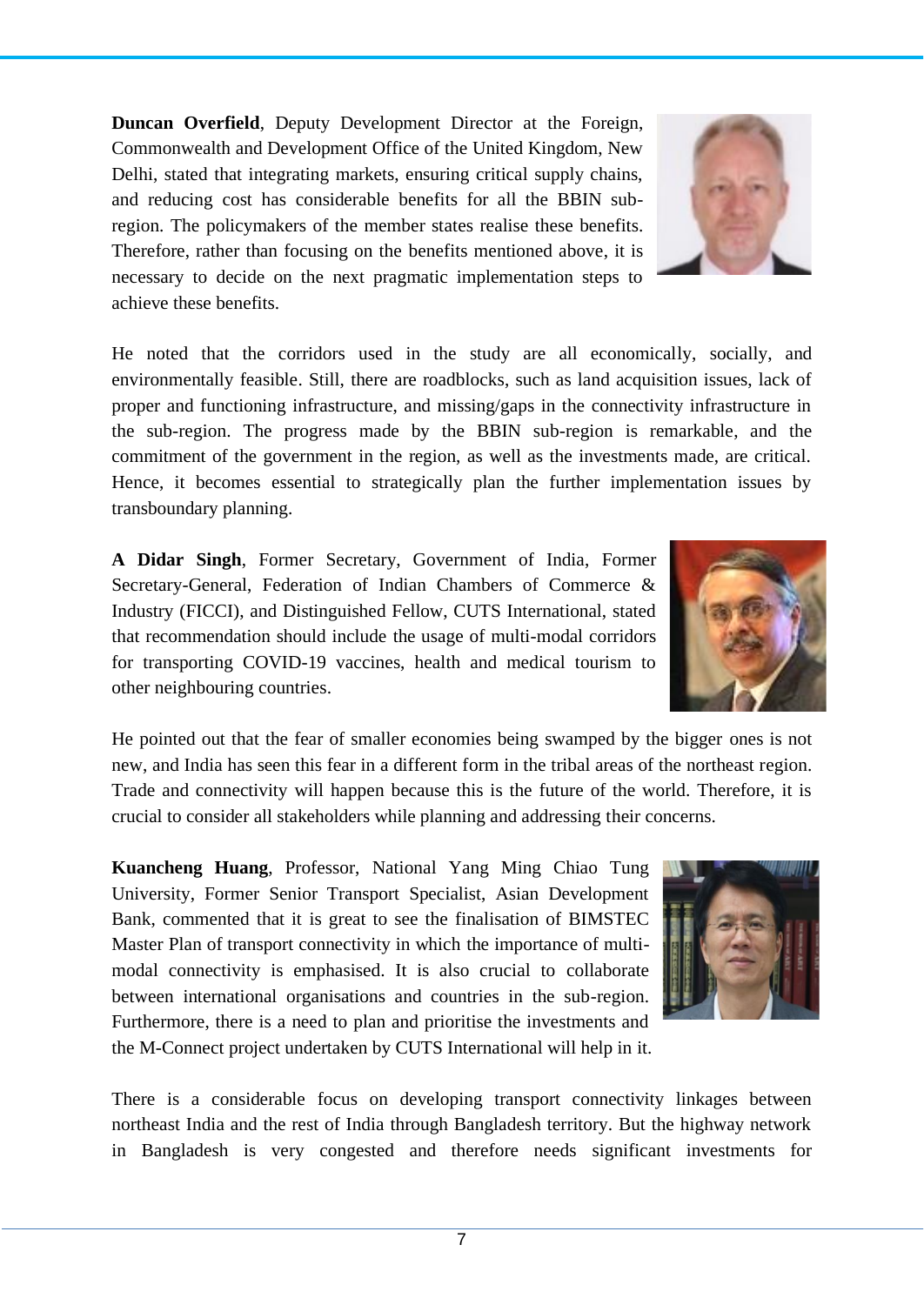improvement. In this regard, there needs to be a mechanism to share the costs and benefits of this infrastructure development.

He also added that the potential of air cargo to be integrated into the multi-modal transport corridors in the sub-region has to be focused more on in this study. He said that as the multinational companies are shifting their production sites to different parts of the world from China, in the context of trade tensions between the US and China. Vietnam, Thailand and India are gaining from this movement. India has a vast scope of taking advantage to boost its Make in India initiative, a huge success. Air cargo connectivity is critical to provide seamless connectivity for transporting high-value cargo.

**Arnab Bandyopadhyay**, Lead Transport Specialist, Transport & ICT, World Bank, pointed out that the World Bank is focusing on developing waterways in the region. The development of waterways itself contributes to the development of multi-modal connectivity, as waterways will have to be connected with roads or railways to ensure last-mile connectivity with production and consumption centres. He added that some corridors could be identified in the region. Once they



are all put on a map, the connectivity of these corridors and potential multi-modality can be seen.

The Hili-Mahendraganj corridor through Bangladesh territory, which is one of the major recommendations of the project, has the potential to be extended to the east-west and the trilateral highway. This will change the entire dynamics and make it very attractive for Nepal and Bangladesh to partner in it.

The land along the corridors has to be developed and more business opportunities have to be generated for wider economic benefits. Land value capturing is a combination of developing growth nodes, logistics clusters, and the coming of new industries. Effectively, this land value capturing will generate more economic opportunities and thus will further increase the demand for connectivity.

Arth Ganga, Maha Brahmaputra and Jamuna river economic corridor development programme is an opportunity to study and develop the economic growth opportunities in the banks of these rivers. Livelihoods can be significantly developed through this programme.

He mentioned that digitisation is also a crucial part of low-hanging fruit. Improving digital infrastructure does not require much investment. Moreover, the improved digitisation would significantly change the logistics efficiency in this sub-region. It will also help visualise the supply value chains and make informed decisions. The focus should be placed on climateresilient infrastructure and supply chains. The development of logistic clusters and multi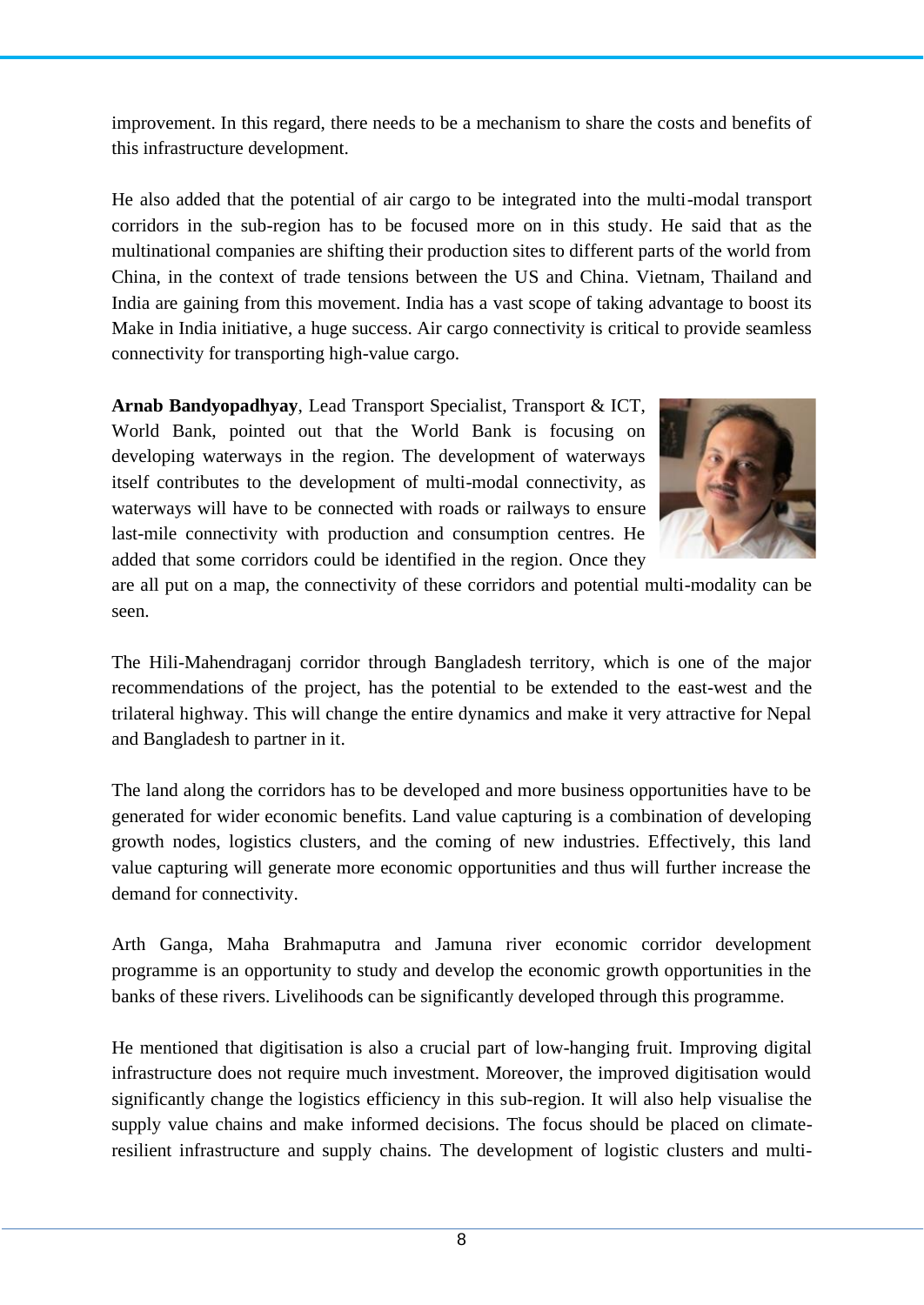modal hubs would improve overall climate resilience, as it will help create a network with substitution options during a crisis.

**Mary Tyler Holmes**, Deputy Director, Indo-Pacific Office, the US Agency for International Development (USAID) India Mission, stated that the USAID Indo-Pacific office is working on two main areas. These are Cross Border Infrastructure and Connectivity Activity in South Asia (CBIC); and South Asia Regional Digital Initiative.

The CBIC activity is working on three areas: upgrading and greening

the inland vessel fleets, working with Jangipur Lock on regional water connectivity, and developing a multi-modal freight village in Balagarh. The work under CBIC would include a technical study on selecting a greening tool, identifying solutions for the fleet, vessel design and modal testing, feasibility study for finance mechanism for the project and building package of financial instruments, and capacity building and training programmes. Expected outcomes of the project are to reduce waste fills, lower emissions, increase the quality of IWT operations, develop financing models and improve ferry operations and facilities at land excise jetties.

In the case of the South Asia Regional Digital Initiative, a series of webinars are conducted across the South Asian region and Indo-Pacific on last-mile connectivity and increasing the role of women in the digital space, especially those who are leading startups.

**Emily Gunning**, Political Associate, Economic Growth Unit, US Embassy, New Delhi, commented that it would be helpful if the panel discussed the Gati Shakti and the development initiatives in the northeast. These are major driving forces behind the development of multi-modal connectivity initiatives in the BBIN Sub-region.

**Mohit Sippy**, Senior Programme and Policy Manager, Asia Regional, Foreign, Commonwealth and Development Office of the United Kingdom, New Delhi, brought forward the initiatives undertaken in the Bay of Bengal region. The place is a hub for connectivity and provides vital sea routes for trade. Furthermore, it is also becoming an arena of cooperation and collaboration among multiple actors.

He posed a question: how can India's development in Maritime initiative be synchronised with other regional agencies better to integrate collaborative growth in the Bay of Bengal region. Further, he added how the members of BIMSTEC can collaborate among themselves and with other stakeholders to ensure the stability and security in the Bay of Bengal region through a rule-based order.







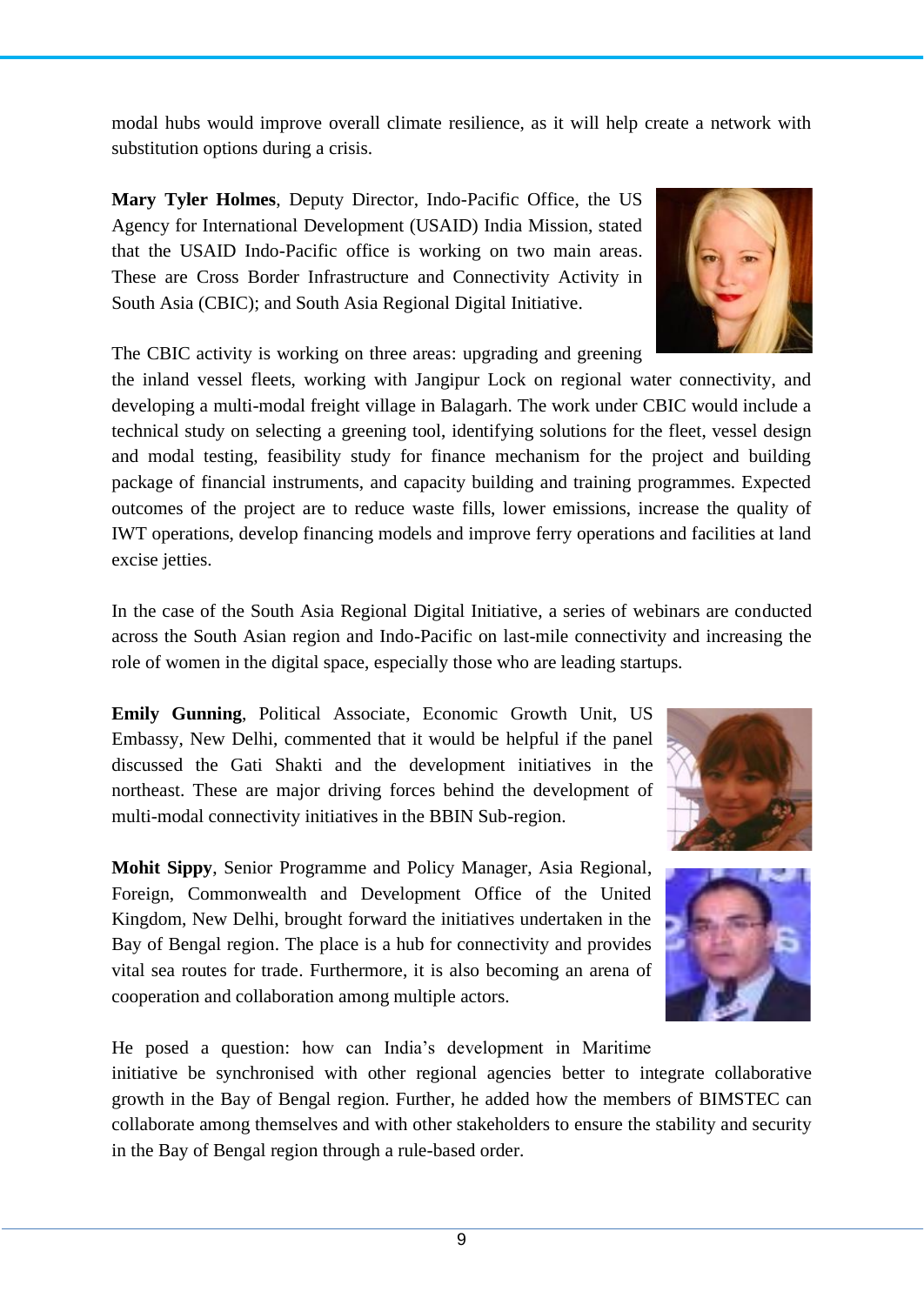**Pritam Banerjee**, Logistics Sector Specialist, Asian Development Bank, mentioned a crucial need for physical infrastructures for proper and integrated connectivity in the Sub-region. The infrastructure development has already been conceived and is in the implementation phase.



He highlighted a crucial connectivity infrastructure: the Kolkata-Dhaka-Agartala railway, which will be a transformative infrastructure

piece in the future as it will enhance the northeast's connectivity with the rest of India. There is a need to have similar infrastructures at the border points, and both sides of the borders must be equally developed for the smooth transfer of goods.

Lastly, the main reason for the connectivity initiative is to have more significant trade facilitation, digitalisation and commercial viability. Though India has undertaken ambitious digitalisation programmes, the obstacle it faces is how they will be conducted in partner countries with different platforms. Also, there is a need to have procedures on either side of the international borders to allow for seamless movement with a minimum amount of physical inspection interventions.

Gati Sakti aims to create two different layers. First is the demand layer that will give a granular view of cargos' demand and evacuation. The second one is mapping the granular supply of infrastructures now and its prospects. The PM Gati Sakti is all about the holistic approach and providing an institutional background by the empowered group of secretaries.

## **Conclusion**

Bipul Chatterjee and Gopal Krishna thanked all the participants for their active participation in the meeting. They remarked that the session was thought-provoking and rich with ideas.

Chatterjee also addressed the questions brought forward by Emily Gunning and Mohit Sippy. He explained that Prime Minister's Development Initiative for North-East (PM DevINE) for northeast India encourages north-eastern states to develop new ideas and initiatives supported by the Union and state governments. This initiative will also enhance their livelihood opportunities and empower women traders or entrepreneurs to indulge in trade.

Furthermore, India is developing several ports, enhancing trade in goods and energy and implementing a solid security aspect in the Bay of Bengal and the Indo-Pacific region through the Security and Growth for All in the Region (SAGAR) and Sagarmala initiatives. The two most essential and crucial organisations in this aspect are the BIMSTEC Secretariat and the Indian Ocean Ring Association. He added that various suggestions and recommendations made by participants on seamless connectivity are well documented and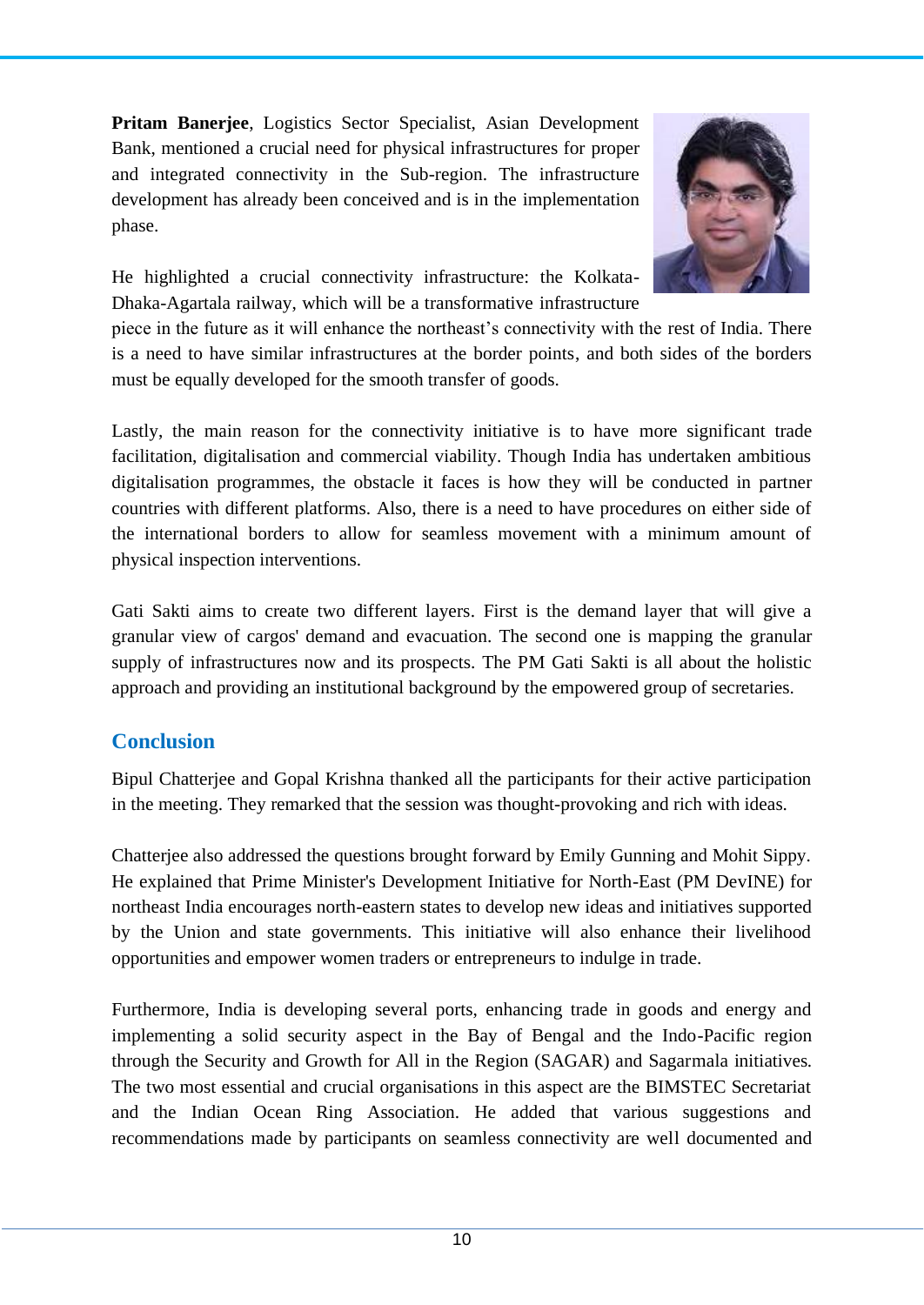would be disseminated to targeted groups, including high-level government officials and subnational stakeholders.

## **Way Forward**

- 1. The identified political economy factors and solutions and other project recommendations have to be taken forward to the relevant departments and stakeholders on a one-to-one basis.
- 2. The concept of developing air connectivity for the north-eastern states of India is to be looked at, especially in the context of the Government of India's UDAAN initiative. Air connectivity within northeast India, of northeast India with rest of India, with India's neighbours and, further to Southeast Asia is very important and is to be taken on priority.
- 3. The rail connectivity prospects of all land ports in India have to be studied. Similarly, possibilities of integrating the dedicated rail freight corridors with the national waterways of India also have to be studied.
- 4. The Hili-Mahendraganj corridor through Bangladesh territory, which is one of the major recommendations of the project, has the potential to be extended to the trilateral highway and east-west highway. This is to be studied further and how the arising economic opportunities will attract Bangladesh and Nepal to participate.
- 5. There should be skill development and capacity-building programmes for ensuring that people who lose their land and livelihood can find alternative livelihood options from the increased economic activities due to infrastructure development.
- 6. Capacity building for the countries in the region on building soft infrastructure for digital connectivity is important. India can take the lead in the capacity building of its neighbours in the sub-region along with assistance from international development agencies.
- 7. All the major trade and transport infrastructure in India should be made genderfriendly. Women's engagement in cross-border trade and transport activities is very minimal. A situation analysis study can be done to identify solutions.
- 8. Green infrastructure and crisis resilient supply chains are important areas to focus on in the sub-region. Further studies can be conducted on making resilient and sustainable supply chains in the sub-region.